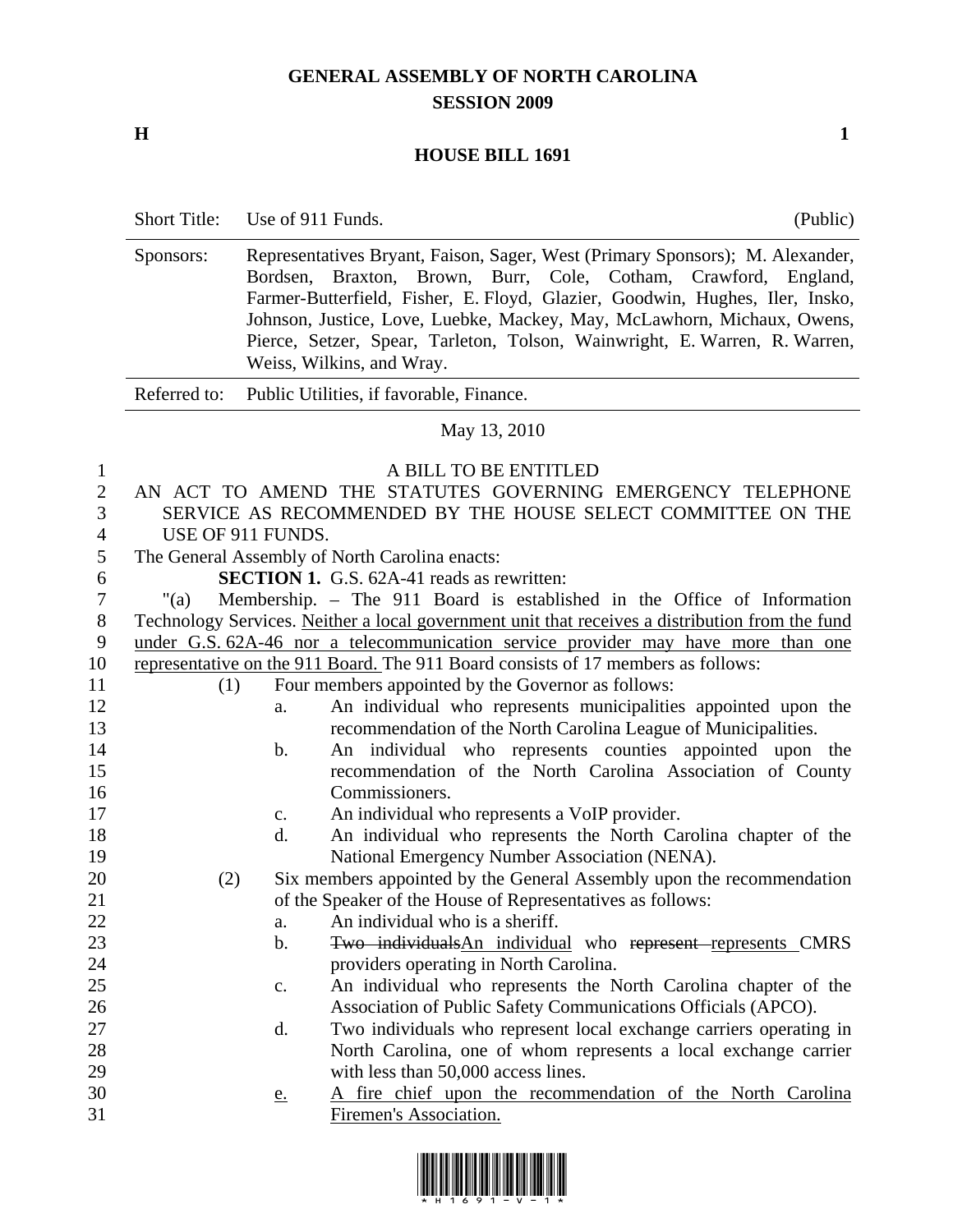|                         |         | <b>General Assembly of North Carolina</b>                                                        | <b>Session 2009</b> |
|-------------------------|---------|--------------------------------------------------------------------------------------------------|---------------------|
|                         | (3)     | Six members appointed by the General Assembly upon the recommendation                            |                     |
|                         |         | of the President Pro Tempore of the Senate as follows:                                           |                     |
|                         |         | An individual who is a chief of police.<br>a.                                                    |                     |
|                         |         | Two individuals who represent CMRS providers operating in North<br>$\mathbf b$ .                 |                     |
|                         |         | Carolina.                                                                                        |                     |
|                         |         | An individual who represents the North Carolina chapter of the<br>c.                             |                     |
|                         |         | National Emergency Number Association (NENA). An emergency                                       |                     |
|                         |         | management director upon the recommendation of the North                                         |                     |
|                         |         | Carolina Association of Rescue and Emergency Management                                          |                     |
|                         |         | Services.                                                                                        |                     |
|                         |         | Two individuals who represent local exchange carriers operating in<br>d.                         |                     |
|                         |         | North Carolina, one of whom represents a local exchange carrier                                  |                     |
|                         |         | with less than 200,000 access lines.                                                             |                     |
|                         | (4)     | The State Chief Information Officer or the State Chief Information Officer's                     |                     |
|                         |         | designee, who serves as the chair.                                                               |                     |
| (b)                     |         | Term. - A member's term is four three years. No member may serve more than two                   |                     |
|                         |         | terms. Members remain in office until their successors are appointed and qualified. Vacancies    |                     |
|                         |         | are filled in the same manner as the original appointment. The Governor may remove any           |                     |
|                         |         | member for misfeasance, malfeasance, or nonfeasance in accordance with G.S. 143B-13(d).          |                     |
| $\ldots$ "              |         |                                                                                                  |                     |
|                         |         | <b>SECTION 1.(b)</b> Other than the position removed by this act or individuals                  |                     |
|                         |         | prohibited from serving on the Board due to duplicate representation prohibited by this act, the |                     |
|                         |         | existing members of the 911 Board shall continue to serve until the expiration of their original |                     |
|                         |         | terms. An existing member may not be reappointed to the Board if he or she has served two        |                     |
| terms on the 911 Board. |         | <b>SECTION 2.(a)</b> G.S. $62A-42(a)$ reads as rewritten:                                        |                     |
| "(a)                    |         | Duties. – The 911 Board has the following powers and duties:                                     |                     |
|                         |         |                                                                                                  |                     |
|                         | (4)     | To establish policies and procedurespolicies, procedures, and primary PSAP                       |                     |
|                         |         | operating standards to fund advisory services and training for PSAPs and to                      |                     |
|                         |         | provide funds in accordance with these policies and procedures.policies,                         |                     |
|                         |         | procedures, and standards for PSAP operations.                                                   |                     |
|                         |         |                                                                                                  |                     |
|                         | (9)     | To adopt rules to implement this Article. This authority does not include the                    |                     |
|                         |         | regulation of any enhanced 911 service, such as the establishment of                             |                     |
|                         |         | technical standards standards for telecommunications service providers to                        |                     |
|                         |         | deliver 911 voice and data.                                                                      |                     |
|                         | "       |                                                                                                  |                     |
|                         |         | <b>SECTION 2.(b)</b> G.S. $62A-46(c)$ is amended by adding a new subdivision to read:            |                     |
|                         | " $(5)$ | A PSAP must comply with the rules, policies, procedures, and operating                           |                     |
|                         |         | standards for primary PSAPs adopted by the Board."                                               |                     |
|                         |         | <b>SECTION 2.(c)</b> Subsection (b) of this section becomes effective July 1, 2011.              |                     |
|                         |         | <b>SECTION 3.</b> G.S. 62A-42(b) reads as rewritten:                                             |                     |
| " $(b)$                 |         | Prohibition. - In no event shall the 911 Board or any other State agency lease,                  |                     |
|                         |         | construct, operate, or own a communications network for the purpose of providing 911 service.    |                     |
|                         |         | The 911 Board may pay private sector vendors for provisioning a network for the purpose of       |                     |
| providing 911 service." |         |                                                                                                  |                     |
|                         |         | <b>SECTION 4.(a)</b> G.S. $62A-42(a)(6)$ reads as rewritten:                                     |                     |
|                         | "(6)    | To make and enter into contracts and agreements necessary or incidental to                       |                     |
|                         |         | the performance of its powers and duties under this Article and to use                           |                     |
|                         |         | revenue available to the 911 Board under G.S. 62A-44 for administrative                          |                     |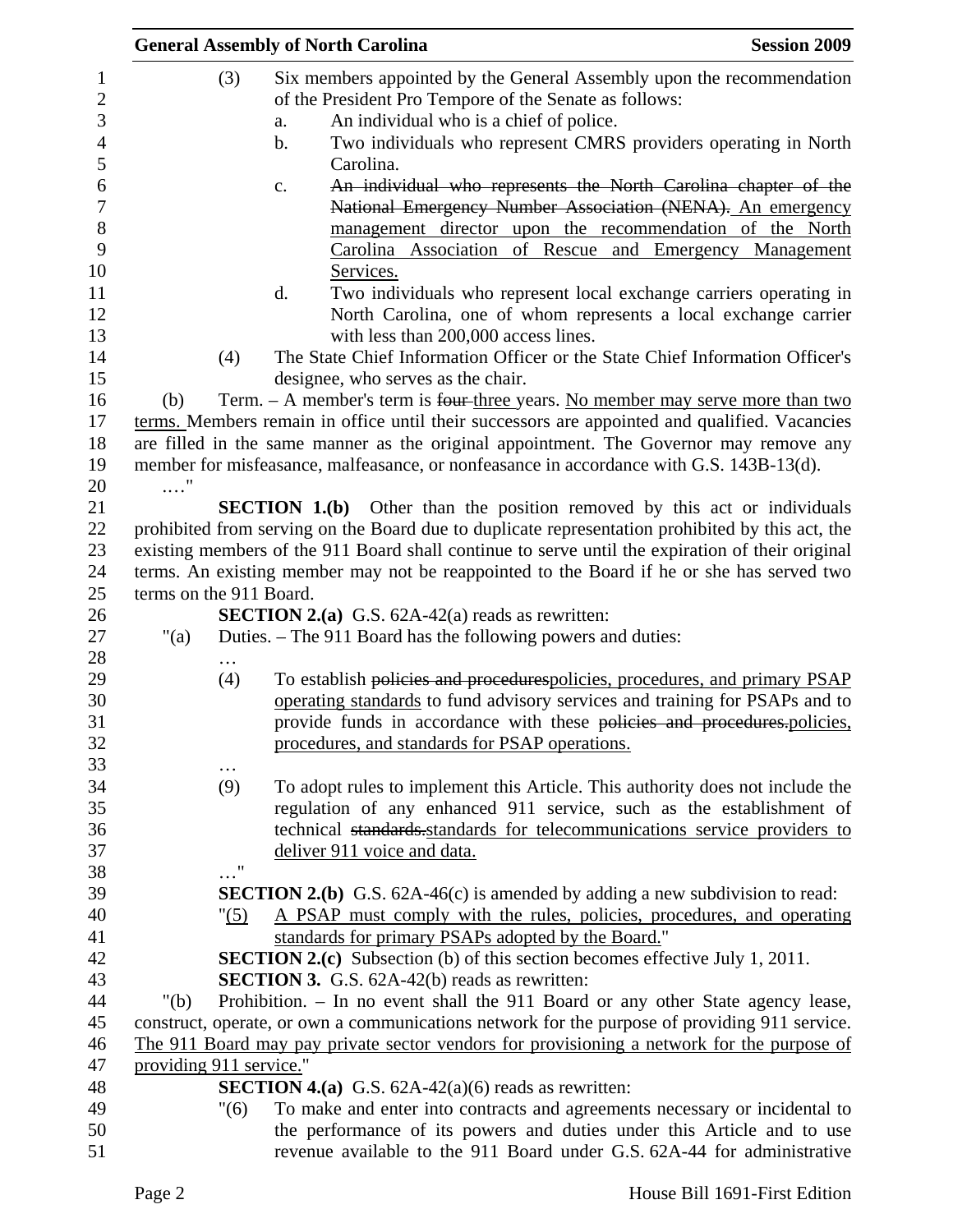|                |                  | <b>General Assembly of North Carolina</b>                                                        | <b>Session 2009</b> |
|----------------|------------------|--------------------------------------------------------------------------------------------------|---------------------|
| 1              |                  | expenses to pay its obligations under the contracts and agreements. The                          |                     |
| $\overline{c}$ |                  | Board may use funds available to the Board under G.S. 62A-47 to pay its                          |                     |
| 3              |                  | obligations incurred for statewide 911 Projects."                                                |                     |
| $\overline{4}$ |                  | <b>SECTION 4.(b)</b> G.S. $62A-45(c)$ reads as rewritten:                                        |                     |
| 5              | " $(c)$          | Grant Reallocation. – If the amount of reimbursements to CMRS providers by the                   |                     |
| 6              |                  | 911 Board for a fiscal year is less than the amount of funds allocated for reimbursements to     |                     |
| $\tau$         |                  | CMRS providers for that fiscal year, the 911 Board may reallocate part or all of the excess      |                     |
| $8\,$          |                  | amount to the PSAP Grant and 911 Statewide Projects Account established under G.S. 62A-47.       |                     |
| 9              |                  | The 911 Board may reallocate funds under this subsection only once each calendar year and        |                     |
| 10             |                  | may do so only within the three-month period that follows the end of the fiscal year. If the 911 |                     |
| 11             |                  | Board reallocates more than a total of three million dollars (\$3,000,000) to the PSAP Grant and |                     |
| 12             |                  | 911 Statewide Projects Account in a calendar year, it must consider reducing the amount of the   |                     |
| 13             |                  | service charge in G.S. 62A-44 to reflect more accurately the underlying costs of providing 911   |                     |
| 14             | system services. |                                                                                                  |                     |
| 15             |                  | The 911 Board must make the following findings before it reallocates funds to the PSAP           |                     |
| 16             |                  | Grant and 911 Statewide Projects Account:                                                        |                     |
| 17             | (1)              | There is a critical need for additional funding for PSAPs in rural or high-cost                  |                     |
| 18             |                  | areas to ensure that enhanced 911 service is deployed throughout the State.                      |                     |
| 19             | (2)              | The reallocation will not impair cost recovery by CMRS providers.                                |                     |
| 20             | (3)              | The reallocation will not result in the insolvency of the 911 Fund."                             |                     |
| 21             |                  | <b>SECTION 4.(c)</b> G.S. 62A-47 reads as rewritten:                                             |                     |
| 22             |                  | "§ 62A-47. PSAP Grant and Statewide 911 Projects Account.                                        |                     |
| 23             |                  |                                                                                                  |                     |
| 24             | (b)              | <u>Grant</u> Application. $-$ A PSAP may apply to the 911 Board for a grant from the             |                     |
| 25             |                  | <b>PSAP Grant-Account.</b> An application must be submitted in the manner prescribed by the 911  |                     |
| 26             |                  | Board. The 911 Board may approve a grant application and enter into a grant agreement with a     |                     |
| 27             |                  | PSAP if it determines all of the following:                                                      |                     |
| 28             | (1)              | The costs estimated in the application are reasonable and have been or will                      |                     |
| 29             |                  | be incurred for the purpose of promoting a cost-effective and efficient 911                      |                     |
| 30             |                  | system.                                                                                          |                     |
| 31             | (2)              | The expenses to be incurred by the applicant are consistent with the 911                         |                     |
| 32             |                  | State Plan.                                                                                      |                     |
| 33             | (3)              | There are sufficient funds available in the fiscal year in which the grant                       |                     |
| 34<br>35       |                  | funds will be distributed.                                                                       |                     |
| 36             | (4)              | The costs are authorized PSAP costs under $G.S. 62A-46(c).G.S. 62A-46(c)$<br>or $(c1)$ .         |                     |
| 37             | (c)              | Grant Agreement. – A grant agreement between the 911 Board and a PSAP must                       |                     |
| 38             |                  | include the purpose of the grant, the time frame for implementing the project or program         |                     |
| 39             |                  | funded by the grant, the amount of the grant, and a provision for repaying grant funds if the    |                     |
| 40             |                  | PSAP fails to comply with any of the terms of the grant. The amount of the grant may vary        |                     |
| 41             |                  | among grantees. If the grant is intended to promote the deployment of enhanced 911 service in    |                     |
| 42             |                  | a rural area of the State, the grant agreement must specify how the funds will assist with this  |                     |
| 43             |                  | goal. The 911 Board must publish one or more notices each fiscal year advertising the            |                     |
| 44             |                  | availability of grants from the PSAP Grant Account and detailing the application process,        |                     |
| 45             |                  | including the deadline for submitting applications, any required documents specifying costs,     |                     |
| 46             |                  | either incurred or anticipated, and evidence demonstrating the need for the grant. Any grant     |                     |
| 47             |                  | funds awarded to PSAPs under this section are in addition to any funds reimbursed under          |                     |
| 48             | G.S. 62A-46.     |                                                                                                  |                     |
| 49             | (d)              | <u> Statewide 911 Projects. – The Board may use funds from the Account for statewide</u>         |                     |
| 50             |                  | projects if the Board determines the project meets all of the following requirements:            |                     |
| 51             | (1)              | The project is consistent with the 911 plan.                                                     |                     |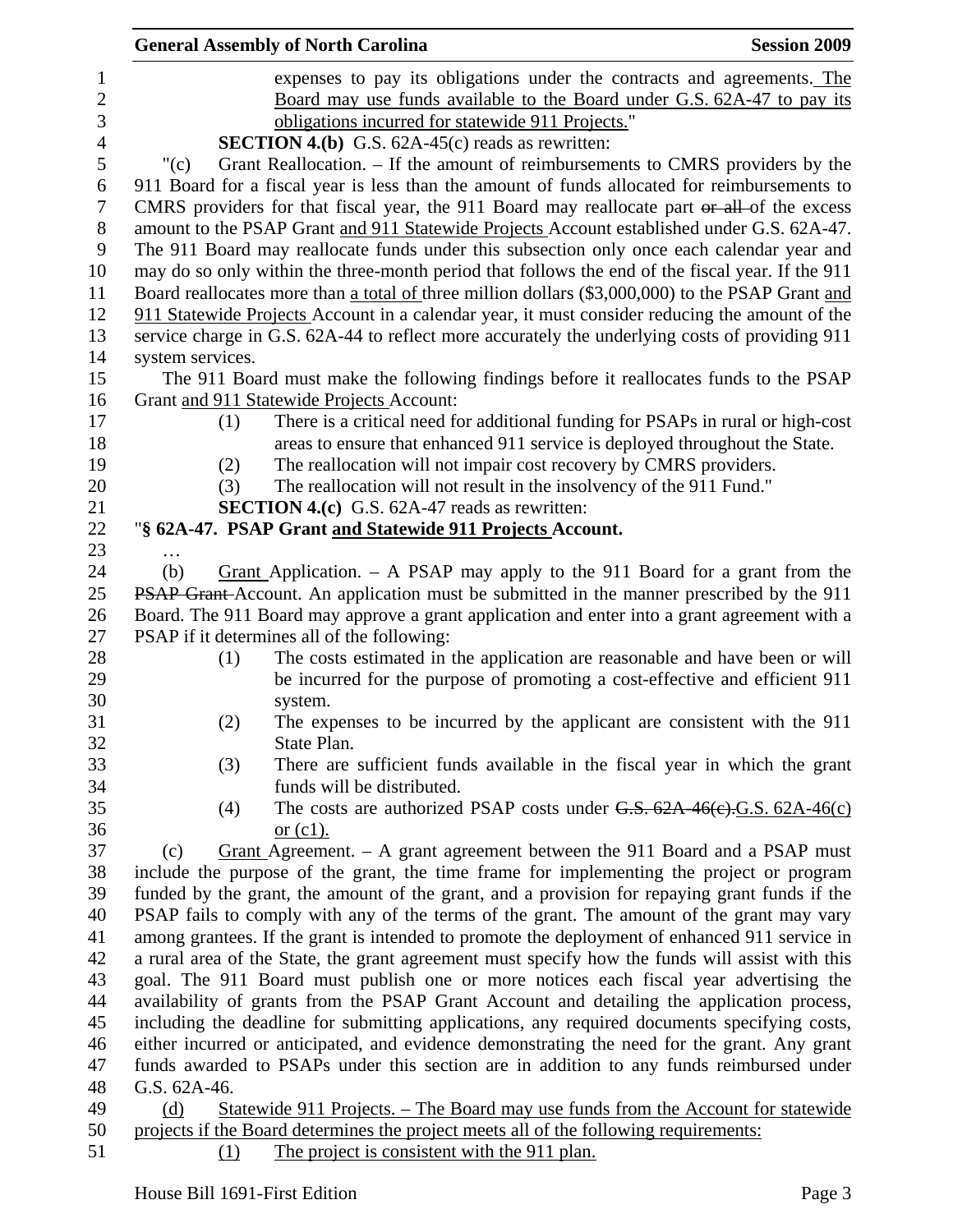|                  |                       | <b>General Assembly of North Carolina</b>                                                         | <b>Session 2009</b> |
|------------------|-----------------------|---------------------------------------------------------------------------------------------------|---------------------|
| $\mathbf{1}$     | (2)                   | The project is cost effective and efficient when compared to the aggregated                       |                     |
| $\mathbf{2}$     |                       | costs incurred by primary PSAPs for implementing individual projects.                             |                     |
| 3                | (3)                   | The project is an eligible expense under G.S. $62A-46(c)$ or $(c1)$ .                             |                     |
| $\overline{4}$   | (4)                   | The project will have statewide benefit for 911 service."                                         |                     |
| 5                |                       | <b>SECTION 4.(d)</b> G.S. 62A-43(d) reads as rewritten:                                           |                     |
| 6                | " $(d)$               | Adjustment of Charge. - The 911 Board must monitor the revenues generated by the                  |                     |
| $\boldsymbol{7}$ |                       | service charge. If the 911 Board determines that the rate produces revenue in excess of or        |                     |
| $8\,$            |                       | insufficient for the amount needed, the 911 Board must reducemay adjust the rate. The reduced     |                     |
| 9                |                       | rate must ensure full cost recovery for voice communications service providers and for primary    |                     |
| 10               |                       | PSAPs over a reasonable period of time. A change in the amount of the rate becomes effective      |                     |
| 11               |                       | only on July 1 of an even-numberedany year. The 911 Board must notify providers of a change       |                     |
| 12               |                       | in the rate at least 90 days before the change becomes effective."                                |                     |
| 13               |                       | <b>SECTION 5.</b> G.S. 62A-44(b) reads as rewritten:                                              |                     |
| 14               | "(b)                  | Allocation of Revenues. – The percentage of the funds remitted under G.S. 62A-43                  |                     |
| 15               |                       | which The the 911 Board may deduct and retain for its administrative expenses is initially set at |                     |
| 16               |                       | one percent (1%) of the total service charges collected. The 911 Board must monitor the           |                     |
| 17               |                       | amount of funds required to meet its financial commitment to providing technical assistance to    |                     |
| 18               |                       | primary PSAPs and may, if costs warrant, adjust the percentage up to two percent $(2\%)$ .        |                     |
| 19               |                       | one percent (1%) of the total service charges remitted to it under G.S. 62A 43 for deposit in the |                     |
| 20               |                       | 911 Fund. The remaining revenues remitted to the 911 Board for deposit in the 911 Fund are        |                     |
| 21               | allocated as follows: |                                                                                                   |                     |
| 22               |                       |                                                                                                   |                     |
| 23               |                       | <b>SECTION 6.(a)</b> G.S. $62A-46(a)$ reads as rewritten:                                         |                     |
| 24               | "(a)                  | Monthly Distribution. - The 911 Board must make monthly distributions to primary                  |                     |
| 25               |                       | PSAPs from the amount allocated to the 911 Fund for PSAPs. The amount to be distributed to        |                     |
| 26               |                       | each primary PSAP is the sum of the following:                                                    |                     |
| 27               | $\leftrightarrow$     | The PSAP's base amount. The PSAP's base amount is the amount the                                  |                     |
| 28               |                       | PSAP received in the fiscal year ending June 30, 2007, and deposited in the                       |                     |
| 29               |                       | Emergency Telephone System Fund of its local governing entity, as reported                        |                     |
| 30               |                       | to the State Treasurer's Office, Local Government Division.                                       |                     |
| 31               | (2)                   | The PSAP's per capita amount. The PSAP's per capita amount is the                                 |                     |
| 32               |                       | PSAP's per capita share of the amount designated by the Board under                               |                     |
| 33               |                       | subsection (b) of this section for the per capita distribution. The 911 Board                     |                     |
| 34               |                       | must use the most recent population estimates certified by the State Budget                       |                     |
| 35               |                       | Officer in making the per capita distribution under this subdivision. A PSAP                      |                     |
| 36               |                       | is not eligible for a distribution under this subdivision unless it provides                      |                     |
| 37               |                       | enhanced 911 service A PSAP is not eligible for a distribution under this                         |                     |
| 38               |                       | subsection unless it provides enhanced 911 service and received                                   |                     |
| 39               |                       | distributions from the 911 Board in the prior fiscal year. The Board must                         |                     |
| 40               |                       | notify PSAPs of the estimated distributions no later than December 31 of                          |                     |
| 41               |                       | each year. The Board must determine actual distributions no later than June                       |                     |
| 42               |                       | of each year. The Board must determine a method for establishing                                  |                     |
| 43               |                       | distributions that is equitable and sustainable, and that ensures distributions                   |                     |
| 44               |                       | for eligible operating costs and anticipated increases for all funded PSAPs.                      |                     |
| 45               |                       | The Board must establish a formula to determine each PSAP's base amount.                          |                     |
| 46               |                       | The formula must be determined and published to PSAPs in the first quarter                        |                     |
| 47               |                       | of the fiscal year preceding the fiscal year in which the formula is used. The                    |                     |
| 48               |                       | <u>Board must not change the funding formula for the base amount more than</u>                    |                     |
| 49               |                       | <u>once every year. In establishing the funding formula, the Board must</u>                       |                     |
| 50               |                       | consider information including population of the area served by a PSAP,                           |                     |
| 51               |                       | PSAP reports and budgets, disbursement histories, historical costs, PSAP                          |                     |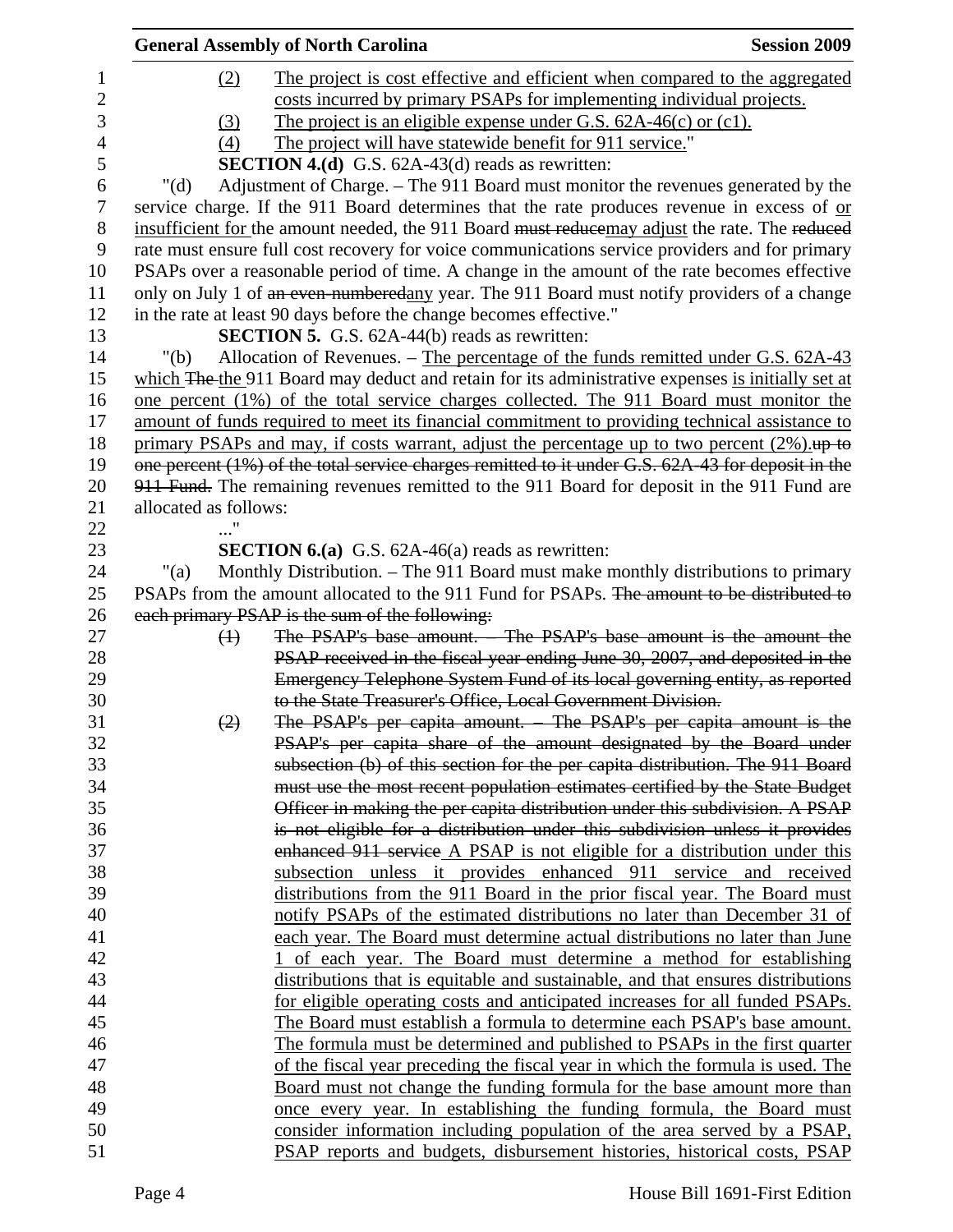|                         | <b>General Assembly of North Carolina</b>                                                                                                                                               | <b>Session 2009</b> |
|-------------------------|-----------------------------------------------------------------------------------------------------------------------------------------------------------------------------------------|---------------------|
|                         | operations, 911 technologies used by the PSAP, compliance with operating                                                                                                                |                     |
|                         | standards of the 911 Board, level of service a PSAP delivers dispatching fire,                                                                                                          |                     |
|                         | Emergency Medical Services, law enforcement, Emergency Medical                                                                                                                          |                     |
|                         | dispatch, and the tier designation of the county in which the PSAP is located                                                                                                           |                     |
|                         | as designated in G.S. 143B-437.08, and any other information deemed                                                                                                                     |                     |
|                         |                                                                                                                                                                                         |                     |
|                         | proper by the Board. In the first quarter of the Board's fiscal year, the Board                                                                                                         |                     |
|                         | must determine whether payments to PSAPs during the preceding fiscal year                                                                                                               |                     |
|                         | exceeded or were less than the eligible costs incurred by each PSAP during                                                                                                              |                     |
|                         | the fiscal year. If a PSAP receives less than its eligible costs in any fiscal                                                                                                          |                     |
|                         | year, the Board may increase a PSAP's distribution in the following fiscal                                                                                                              |                     |
|                         | year above the base amount as determined by the formula to meet the                                                                                                                     |                     |
|                         | estimated eligible costs of the PSAP as determined by the Board. The Board                                                                                                              |                     |
|                         | may not distribute less than the base amount to each PSAP. The Board must                                                                                                               |                     |
|                         | provide a procedure for a PSAP to request a reconsideration of its                                                                                                                      |                     |
|                         | distribution or eligible expenses."                                                                                                                                                     |                     |
|                         | <b>SECTION 6.(b)</b> G.S. 62A-46 is amended by adding a new subsection to read:                                                                                                         |                     |
| "(b1)                   | Carryforward. $-$ A PSAP may carry forward up to twenty percent $(20%)$ of the total                                                                                                    |                     |
|                         | funds disbursed by the Board during a fiscal year for eligible expenditures for capital outlay,                                                                                         |                     |
|                         | capital improvements, or equipment replacement. The twenty percent (20%) limitation does not                                                                                            |                     |
|                         | apply to funds awarded as a grant. Neither the carryforward under this section nor any grant                                                                                            |                     |
|                         | amount may be used in the funding formula to reduce the PSAP base amount."                                                                                                              |                     |
|                         | <b>SECTION 6.(c)</b> This section becomes effective July 1, 2010, but shall not apply to                                                                                                |                     |
|                         | distributions by the Board in fiscal year beginning in 2010.                                                                                                                            |                     |
|                         | <b>SECTION 7.(a)</b> G.S. 62A-40 reads as rewritten:                                                                                                                                    |                     |
| "§ 62A-40. Definitions. |                                                                                                                                                                                         |                     |
|                         | The following definitions apply in this Article.                                                                                                                                        |                     |
|                         |                                                                                                                                                                                         |                     |
| (5)                     | Call taking. – The act of processing a $911$ call for emergency assistance $up$                                                                                                         |                     |
|                         | to the point that the call is ready for dispatch, by a primary PSAP including                                                                                                           |                     |
|                         | the use of 911 system equipment, call classification, location of a caller, and                                                                                                         |                     |
|                         | determination of the appropriate response level for                                                                                                                                     | emergency           |
|                         |                                                                                                                                                                                         |                     |
|                         | responders responders, and dispatching 911 call information to the                                                                                                                      |                     |
|                         | appropriate responder.                                                                                                                                                                  |                     |
|                         |                                                                                                                                                                                         |                     |
|                         |                                                                                                                                                                                         |                     |
| (8a)                    | Dispatch. – The broadcast, transfer, or other retransmittal of emergency call                                                                                                           |                     |
|                         | information by a primary PSAP to responders including the equipment or                                                                                                                  |                     |
|                         | services required for responders to receive information and the equipment to                                                                                                            |                     |
|                         | be used by responders to intercommunicate among themselves.                                                                                                                             |                     |
| (9)                     | Enhanced 911 service. – Directing a 911 call to an appropriate PSAP by                                                                                                                  |                     |
|                         | selective routing or other means based on the geographical location from                                                                                                                |                     |
|                         | which the call originated and providing information defining the                                                                                                                        |                     |
|                         | approximate geographic location and the telephone number of a 911 caller,                                                                                                               |                     |
|                         | in accordance with the FCC Order.                                                                                                                                                       |                     |
| 11                      |                                                                                                                                                                                         |                     |
|                         |                                                                                                                                                                                         |                     |
|                         | <b>SECTION 7.(b)</b> G.S. $62A-46(c)$ reads as rewritten:                                                                                                                               |                     |
| " $(c)$                 | Use of Funds. - A PSAP that receives a distribution from the 911 Fund may not use                                                                                                       |                     |
|                         | the amount received to pay for the lease or purchase of real estate, cosmetic remodeling of<br>emergency dispatch centers, hiring or compensating telecommunicators, or the purchase of |                     |

50 Distributions received by a PSAP may be used only to pay for the following: